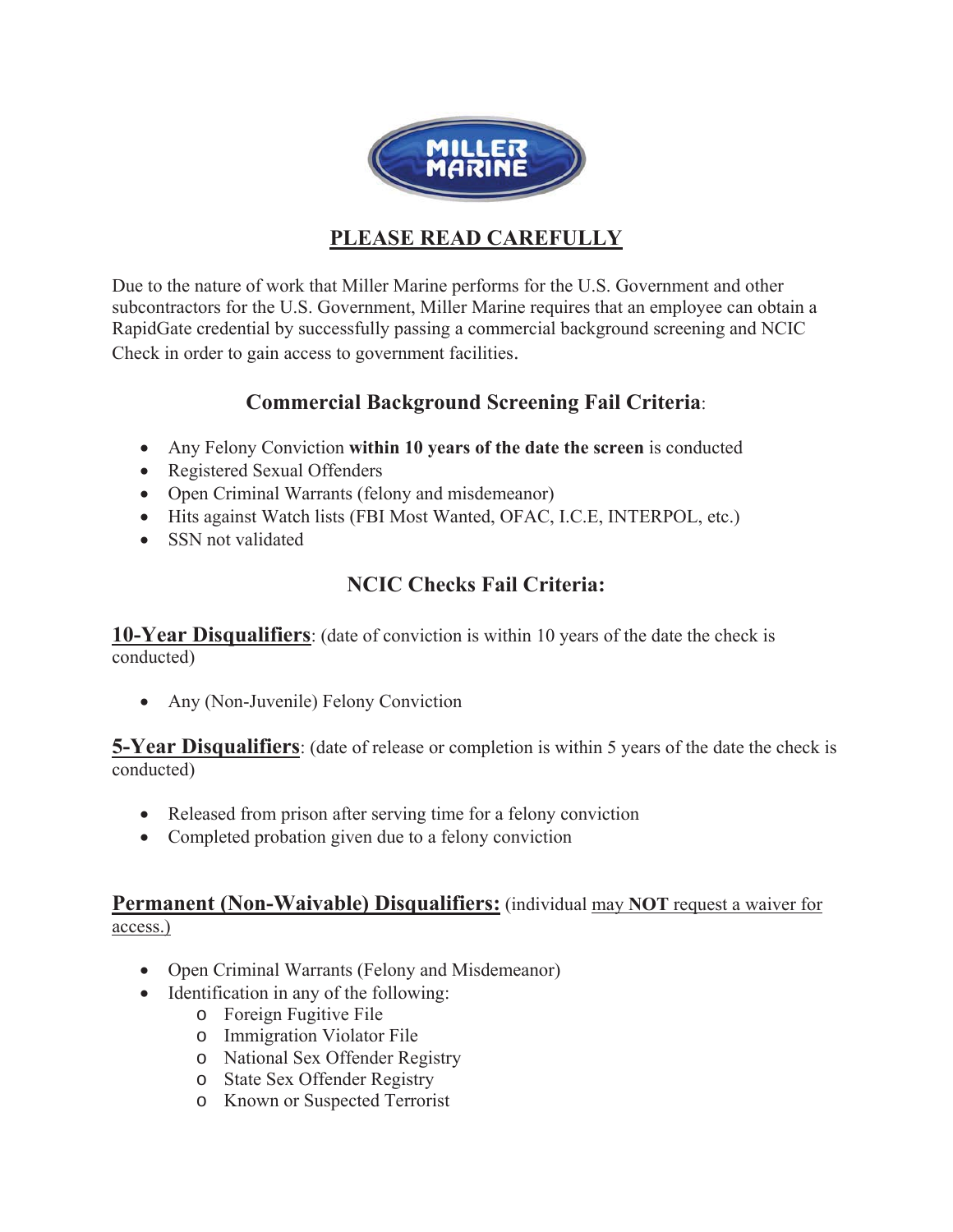- Any Non-Juvenile Felony Convictions for:
	- o Rape
	- o Child Molestation
	- o Human Trafficking
	- o Espionage
	- o Sabotage
	- o Treason
	- o Terrorism

Based upon the above information provided above, if hired, can you successfully obtain RapidGate credentials? Yes: No:

If No, have you successfully completed the waiver process granting you access to a U.S. Government facility?

 $\mathcal{L}_\mathcal{L} = \mathcal{L}_\mathcal{L} = \mathcal{L}_\mathcal{L} = \mathcal{L}_\mathcal{L} = \mathcal{L}_\mathcal{L} = \mathcal{L}_\mathcal{L} = \mathcal{L}_\mathcal{L} = \mathcal{L}_\mathcal{L} = \mathcal{L}_\mathcal{L} = \mathcal{L}_\mathcal{L} = \mathcal{L}_\mathcal{L} = \mathcal{L}_\mathcal{L} = \mathcal{L}_\mathcal{L} = \mathcal{L}_\mathcal{L} = \mathcal{L}_\mathcal{L} = \mathcal{L}_\mathcal{L} = \mathcal{L}_\mathcal{L}$ 

Yes: No\_\_\_\_\_\_

Explain: \_\_\_\_\_\_\_\_\_\_\_\_\_\_\_\_\_\_\_\_\_\_\_\_\_\_\_\_\_\_\_\_\_\_\_\_\_\_\_\_\_\_\_\_\_\_\_\_\_\_\_\_\_\_\_\_\_\_\_\_\_\_\_\_\_\_\_\_\_

APPLICANT SIGNATURE DATE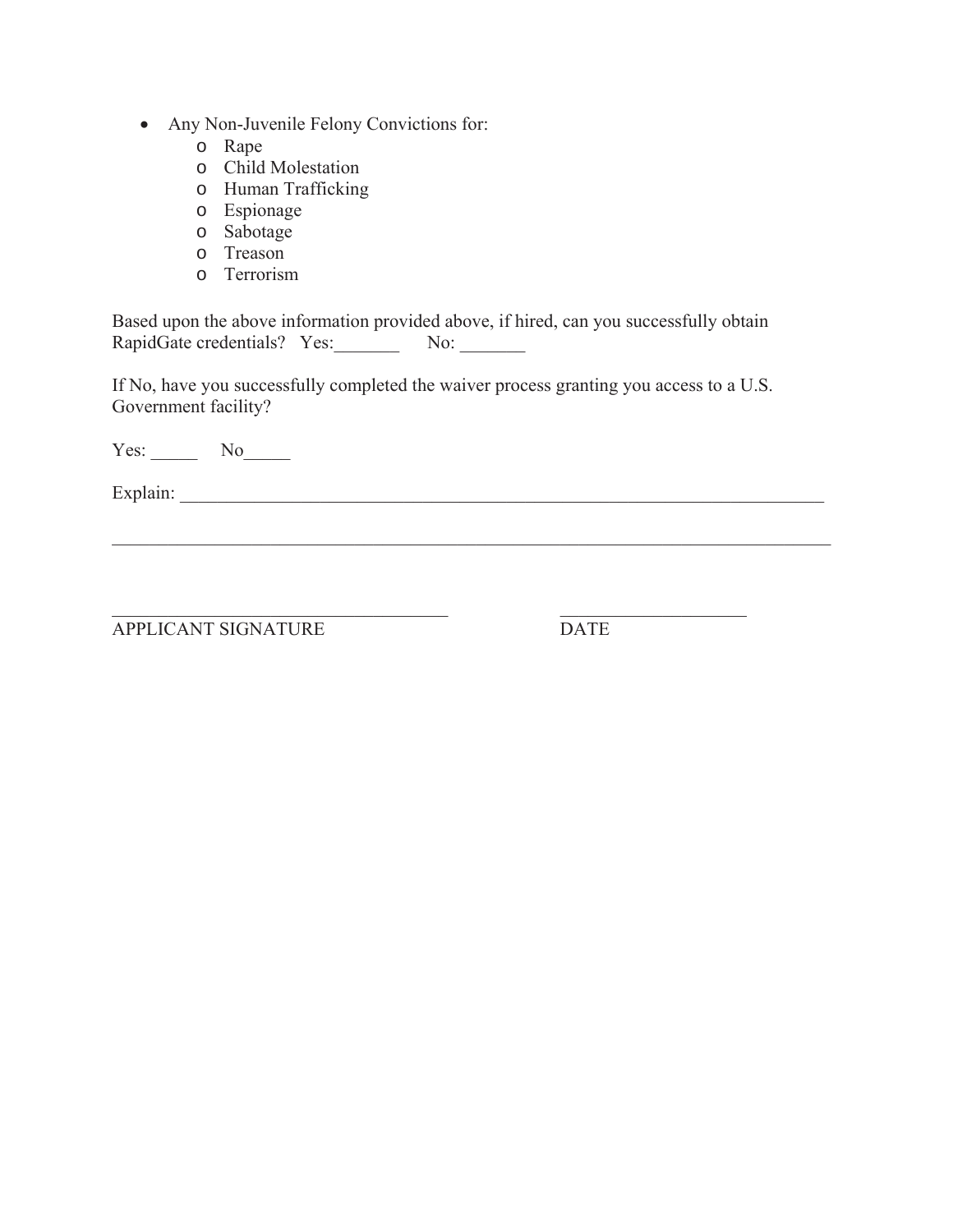

# **EMPLOYMENT APPLICATION**

*It is the policy of Miller Marine to provide equal employment opportunities to all applicants and employees without regard to any legally protected status such as race, color, religion, gender, national origin, age, disability or veteran status.* 

### **Applicant Information:**

| <b>Applicant Full Name:</b>    |                         |
|--------------------------------|-------------------------|
| Home Address:                  |                         |
| City/State/ZIP:                |                         |
| Phone Number:                  |                         |
| Date of Birth:                 | Social Security Number: |
| Place of Birth (City & State): |                         |
| If born outside of the U.S.:   |                         |

Job Position Applying For:

Desired Wage:  $\sqrt[6]{\ }$ 

Are you willing to work any shift, including nights and weekends? Yes No

If no, please state any limitations:

Are you available to work overtime? Yes \_\_\_\_\_\_\_\_ No \_\_\_\_\_\_\_

If you are offered employment, when would you be available to begin work?

If hired, are you able to provide proof that you are legally eligible for employment in the United States?

Yes \_\_\_\_\_\_\_ No \_\_\_\_\_\_\_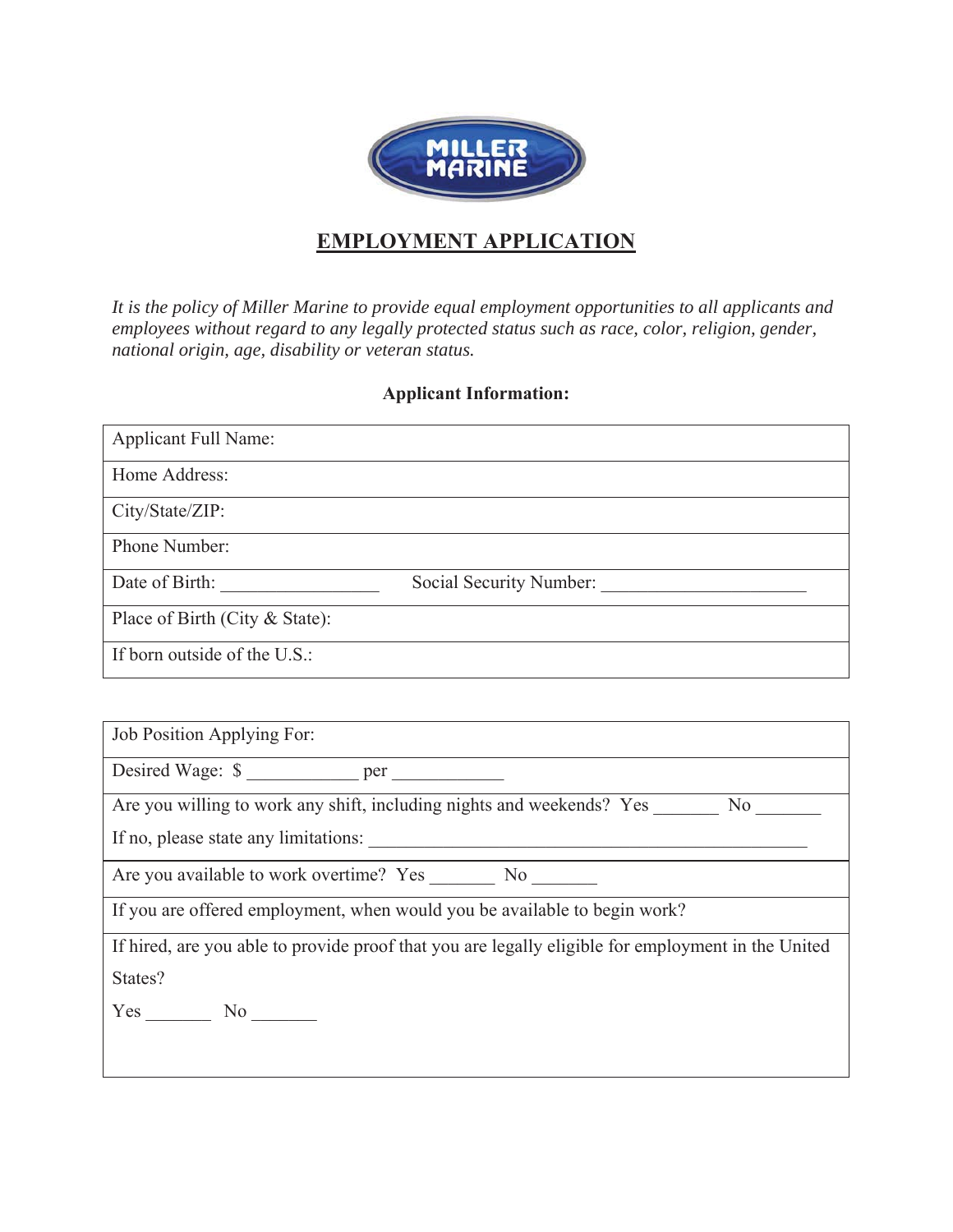## **Employment History:**

List your current or most recent employment first. Please list all jobs (including self-employment and military service) which you have held, beginning with the most recent, and list and explain any gaps in employment.

| <b>Employer Name:</b>                          |
|------------------------------------------------|
| Supervisor Name:                               |
| Address (City & State):                        |
| Job Duties:                                    |
| Reason for Leaving:                            |
| Dates of Employment (Month/Year):              |
| Beginning Pay Rate:<br><b>Ending Pay Rate:</b> |

| <b>Employer Name:</b>             |                         |
|-----------------------------------|-------------------------|
| Supervisor Name:                  |                         |
| Address (City & State):           |                         |
| Job Duties:                       |                         |
| Reason for Leaving:               |                         |
| Dates of Employment (Month/Year): |                         |
| Beginning Pay Rate:               | <b>Ending Pay Rate:</b> |

| <b>Employer Name:</b>             |                         |
|-----------------------------------|-------------------------|
| Supervisor Name:                  |                         |
| Address (City & State):           |                         |
| Job Duties:                       |                         |
| Reason for Leaving:               |                         |
| Dates of Employment (Month/Year): |                         |
| Beginning Pay Rate:               | <b>Ending Pay Rate:</b> |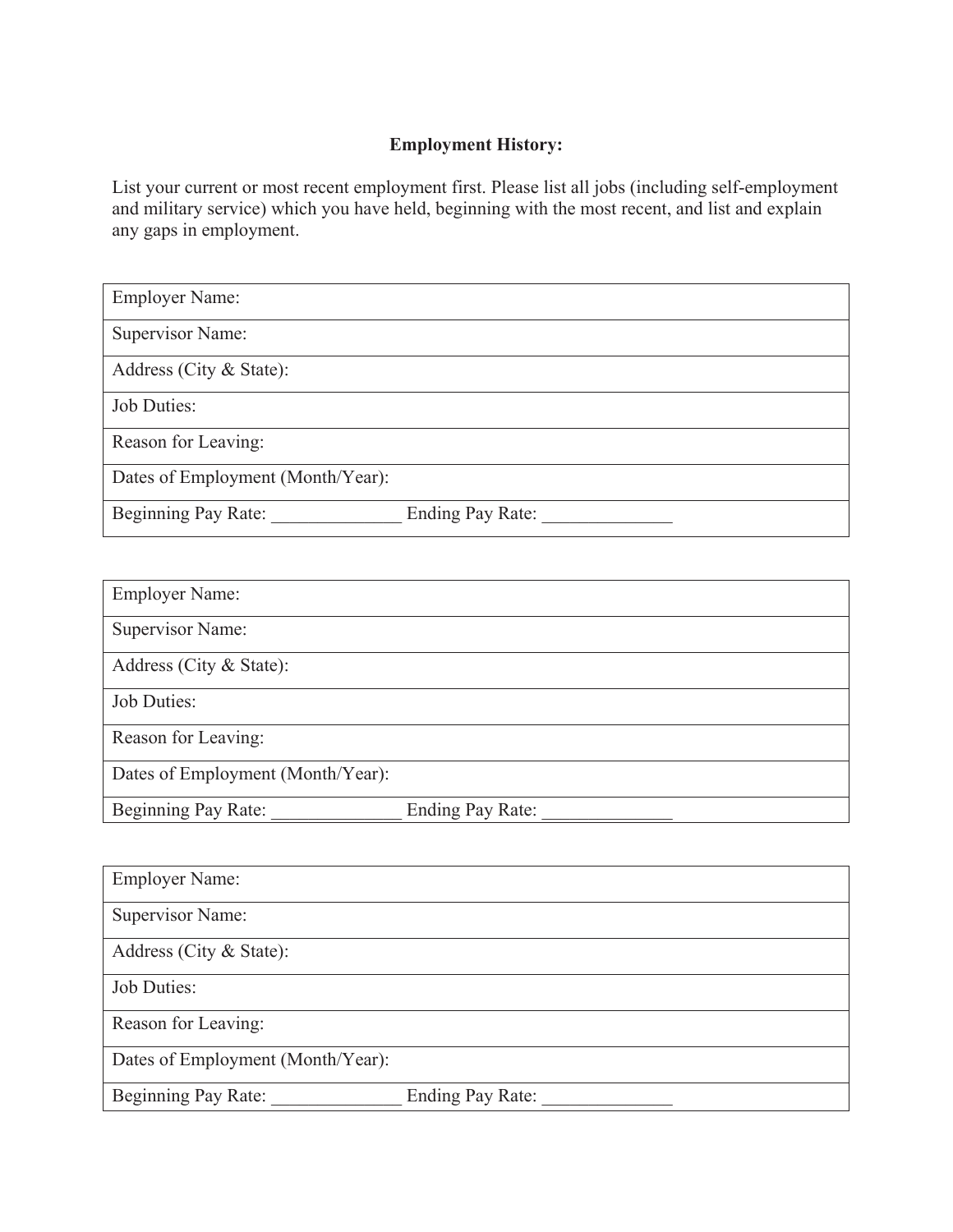# **Education and Specialized Training:**

| Highest Level of Education Completed:                                                                                                                                  |  |  |  |  |
|------------------------------------------------------------------------------------------------------------------------------------------------------------------------|--|--|--|--|
| $\Box$ GED                                                                                                                                                             |  |  |  |  |
| □ High School Diploma                                                                                                                                                  |  |  |  |  |
| Some College                                                                                                                                                           |  |  |  |  |
| $\Box$ Degree                                                                                                                                                          |  |  |  |  |
|                                                                                                                                                                        |  |  |  |  |
| Please indicate any current professional licenses or certifications that you hold:                                                                                     |  |  |  |  |
| ***If applying for a Welding Position please list any processes and materials you are<br>experienced with: i.e. GTAW(tig), FCAW(fluxcore), GMAW (mig), SMAW(stick/arc) |  |  |  |  |
| Military Service: Yes ______ No ________ Branch: ________________________________                                                                                      |  |  |  |  |
|                                                                                                                                                                        |  |  |  |  |
| <b>References:</b>                                                                                                                                                     |  |  |  |  |
|                                                                                                                                                                        |  |  |  |  |
|                                                                                                                                                                        |  |  |  |  |
|                                                                                                                                                                        |  |  |  |  |
| Telephone:                                                                                                                                                             |  |  |  |  |
|                                                                                                                                                                        |  |  |  |  |
|                                                                                                                                                                        |  |  |  |  |
|                                                                                                                                                                        |  |  |  |  |
|                                                                                                                                                                        |  |  |  |  |
| Telephone:<br><u> 1980 - Andrea Station, amerikansk politik (</u>                                                                                                      |  |  |  |  |
|                                                                                                                                                                        |  |  |  |  |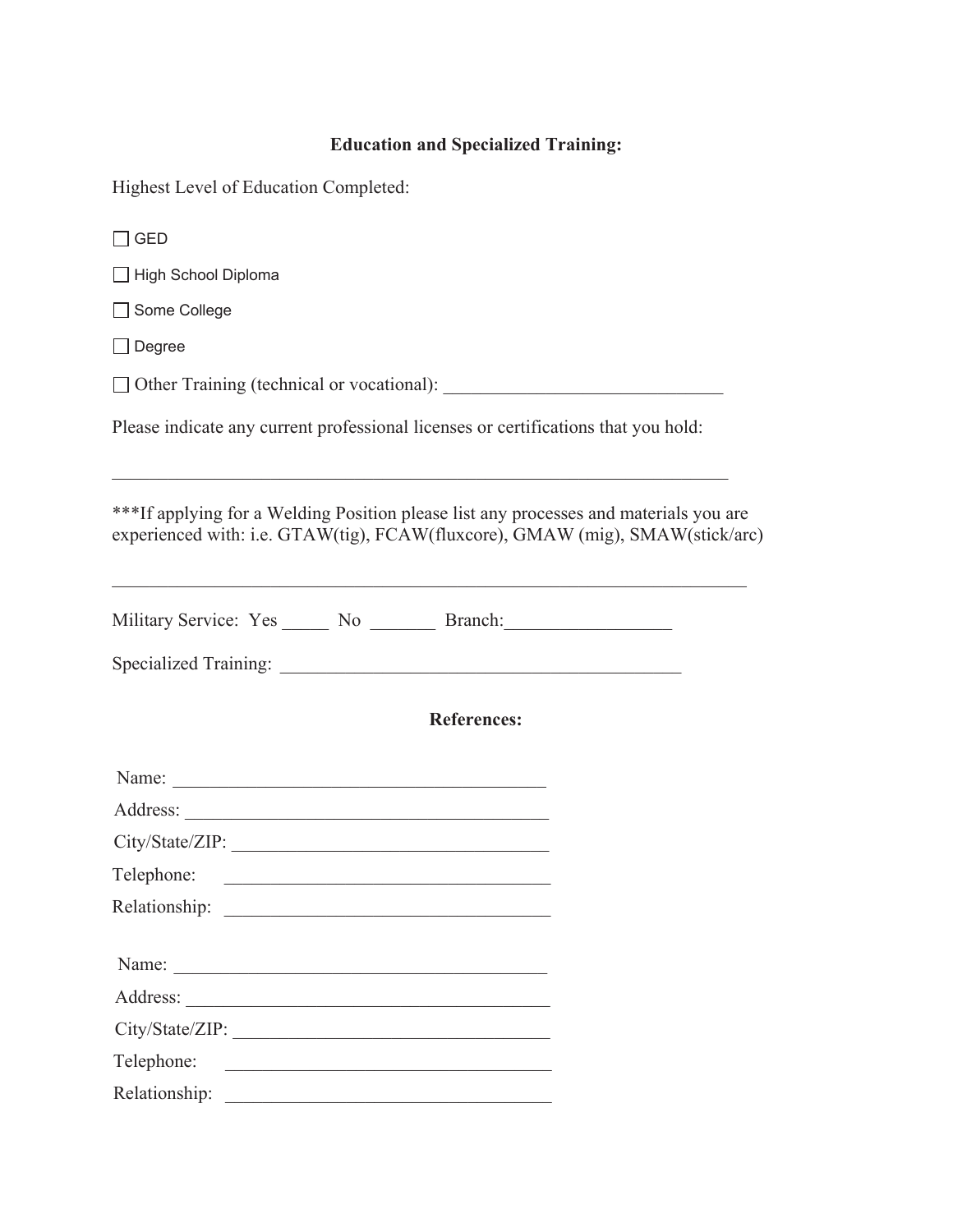### **CERTIFICATION**

I certify that the information provided on this application is truthful and accurate. I understand that providing false or misleading information will be the basis for rejection of my application, or if employment commences, immediate termination.

I authorize Miller Marine to contact former employers and educational organizations regarding my employment and education. I authorize my former employers and educational organizations to fully and freely communicate information regarding my previous employment, attendance, and grades. I authorize those persons designated as references to fully and freely communicate information regarding my previous employment and education.

If an employment relationship is created, I understand that unless I am offered a specific written contract of employment signed on behalf of the organization by its General Manager, the employment relationship will be "at-will." In other words, the relationship will be entirely voluntary in nature, and either I or my employer will be able to terminate the employment relationship at any time and without cause. With appropriate notice, I will have the full and complete discretion to end the employment relationship when I choose and for reasons of my choice. Similarly, my employer will have the right. Moreover, no agent, representative, or employee of Miller Marine, except in a specific written contract of employment signed on behalf of the organization by its General Manager, has the power to alter or vary the voluntary nature of the employment relationship.

I HAVE CAREFULLY READ THE ABOVE CERTIFICATION AND I UNDERSTAND AND AGREE TO ITS TERMS.

APPLICANT SIGNATURE DATE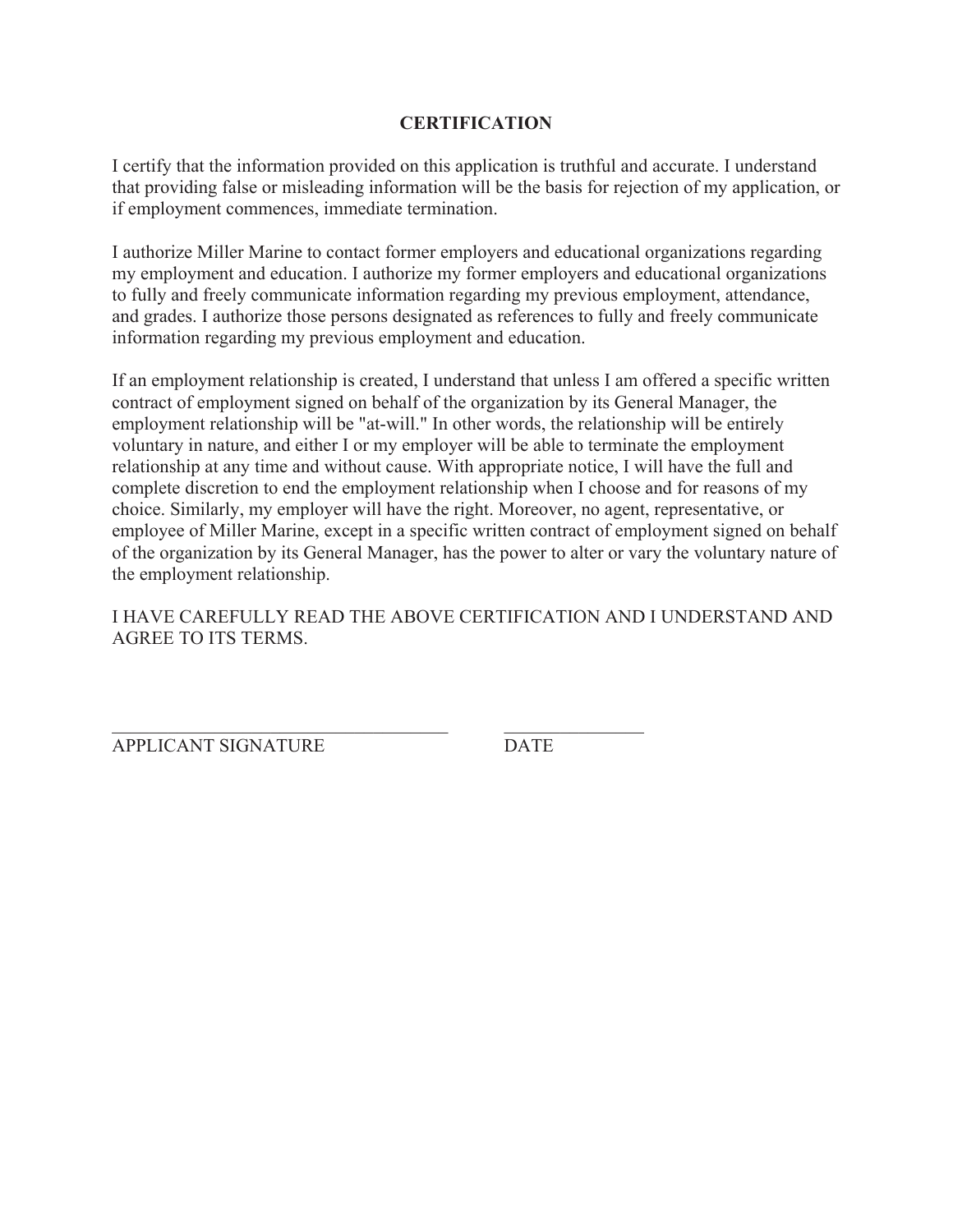

2275 Manya Street San Diego, CA 92154 (619) 791-1500

## **CRIMINAL BACKGROUND CHECK AUTHORIZATION FORM**

### **Notification**

The position for which I am being considered requires me to consent to a criminal background check as a condition of employment. This check includes the following: Criminal history reference searches for felony and misdemeanor convictions at the county and federal levels of every jurisdiction where I currently reside or where I have resided during the past 7 years; and sex offender registry searches at the county and federal levels in every jurisdiction where I currently reside or where I have resided.

### Authorization

I hereby authorize Miller Marine to conduct the criminal background check described above. In connection with this, I also authorize the use of law enforcement agencies and/or private background check organizations to assist Miller Marine in collecting this information.

I also am aware that records of arrests on pending charges and/or convictions are not an absolute bar to employment.

| Please print (for identification purposes):                                                                                                                                                                                    |        |                         |  |
|--------------------------------------------------------------------------------------------------------------------------------------------------------------------------------------------------------------------------------|--------|-------------------------|--|
| Full Legal Name: 1998<br>First                                                                                                                                                                                                 | Middle | Last                    |  |
|                                                                                                                                                                                                                                |        |                         |  |
| Other Names You Have Used in Past Seven Years:                                                                                                                                                                                 |        |                         |  |
| Current Address: No. 1996. The Contract of the Contract of the Contract of the Contract of the Contract of the Contract of the Contract of the Contract of the Contract of the Contract of the Contract of the Contract of the |        |                         |  |
| Previous Address (most recent): Notified and the control of the control of the control of the control of the control of the control of the control of the control of the control of the control of the control of the control  |        |                         |  |
| Addresses in the 7 years prior to completing this authorization:                                                                                                                                                               |        |                         |  |
| <u> 1989 - Andrea Santa Alemania, amerikana amerikana amerikana amerikana amerikana amerikana amerikana amerikana</u>                                                                                                          |        |                         |  |
|                                                                                                                                                                                                                                |        | Alternate Phone Number: |  |
| Date of Birth: 1993                                                                                                                                                                                                            |        | Gender: Female Male     |  |
| Month/Day/Year                                                                                                                                                                                                                 |        |                         |  |